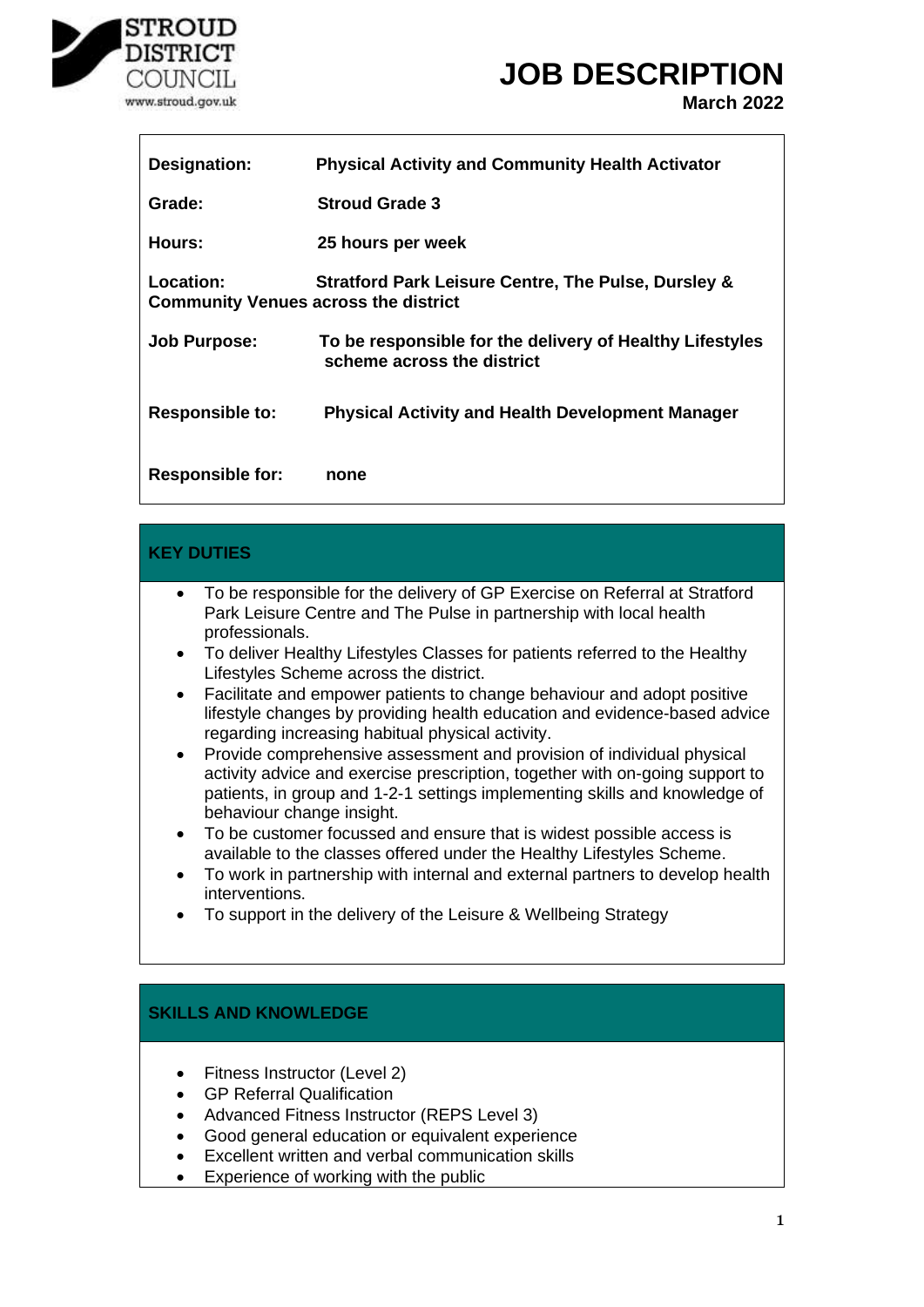

# **JOB DESCRIPTION**

**March 2022**

- Ability to manage own time and workload
- Ability to work unsupervised
- Awareness of issues surrounding health inequalities
- IT literate

Ability to undertake work concerning more involved tasks confined to one function area of activity which requires a good standard of practical knowledge and skills in that area of activity

#### **COMPLEXITY AND CREATIVITY**

- To work in partnership and maintain effective networks
- Respond to queries and complaints
- Ability to use initiative to develop Healthy Lifestyles Initiatives
- Be creative and innovative in approach to new health & wellbeing interventions.
- Creativity is a feature of the job but exercised within the general framework of recognised procedures

#### **JUDGEMENT AND DECISIONS**

• Work is carried out within clearly defined rules and procedures

#### **CONTACTS**

- Members of the Council and officers
- Members and staff of other local authorities and partner agencies
- Members of the public
- Local GPs and health staff

#### **RESOURCES**

• Little responsibility for physical or financial resources.

#### **TRAVEL DESIGNATION**

• Casual

#### **GENERAL**

- To work with communities sometimes outside normal office hours, including weekends.
- To ensure that at all times service delivery informs, reflects and supports the Council's prevailing aims and objectives.